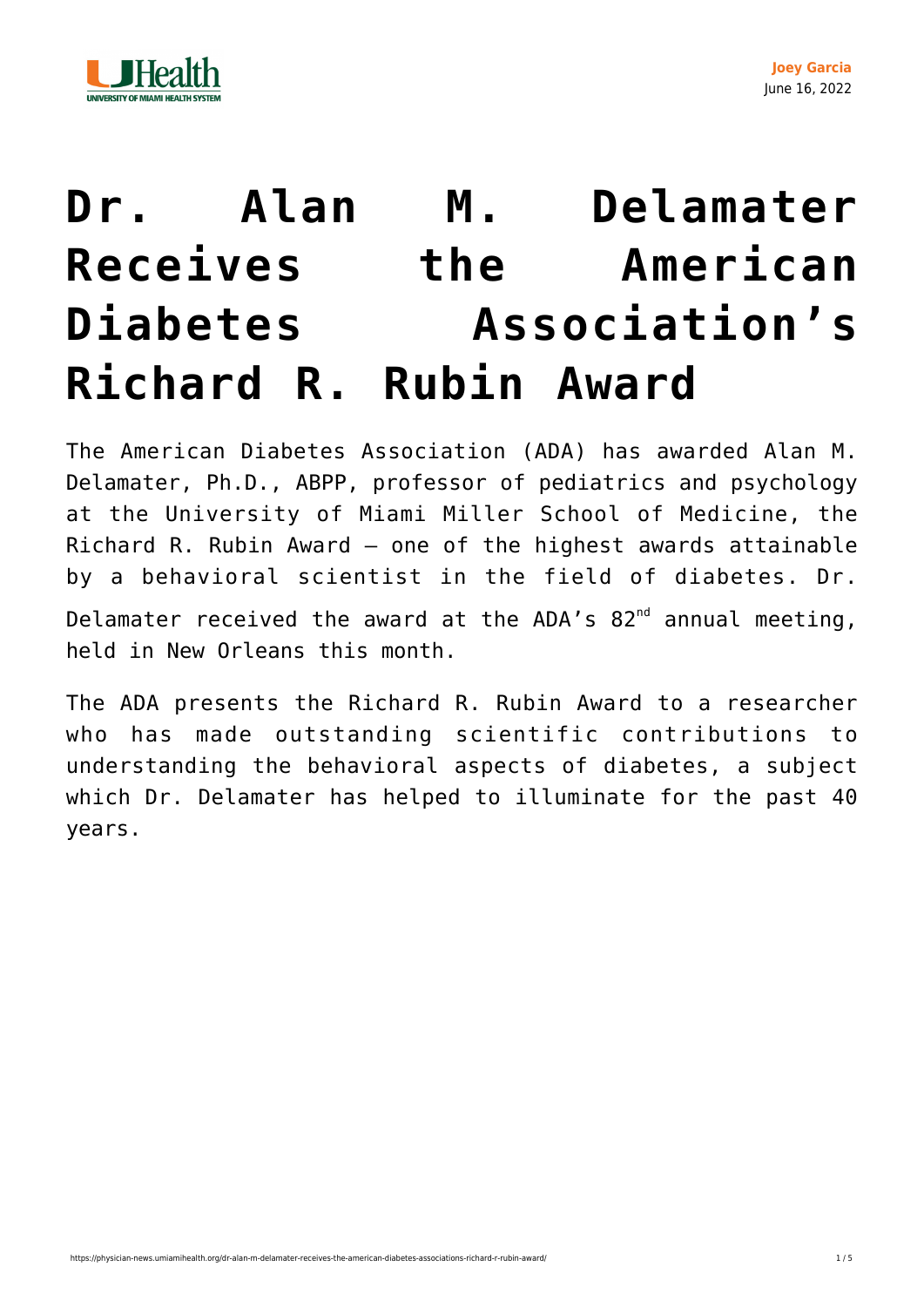



Alan M. Delamater, Ph.D., ABPP, is professor of pediatrics and psychology at the Miller School and director of research at the Mailman Center for Child Development.

"Receiving this award is one of the greatest honors of my professional career, and I am truly humbled," said Dr. Delamater, who is also the director of research at the University of Miami Mailman Center for Child Development. "Being recognized by one's peers for having made significant contributions to the science of behavioral diabetes is perhaps the best kind of recognition one could receive."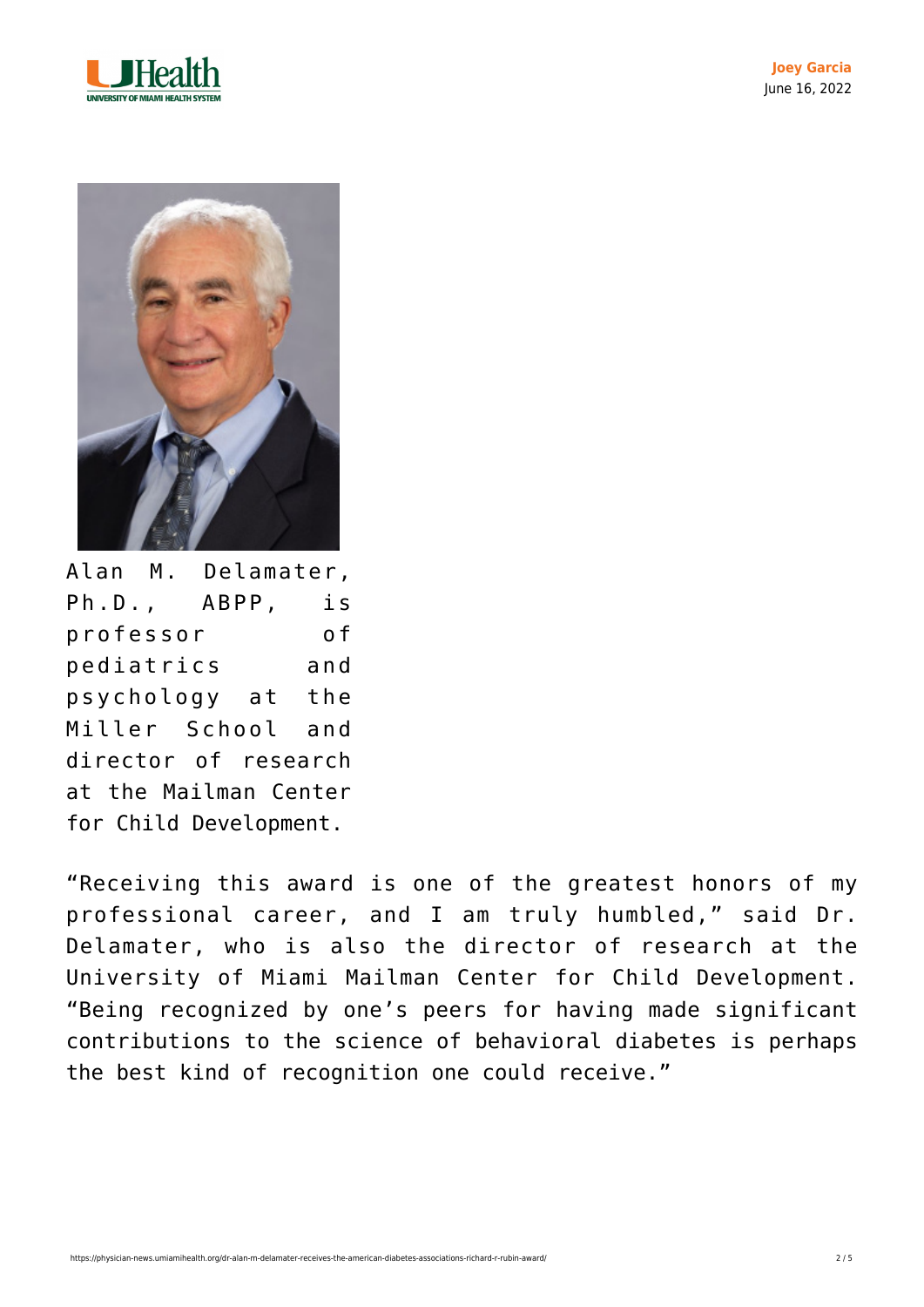

## **The Role of Psychology in Diabetes Care**

The field of diabetes wasn't on Dr. Delamater's radar in the early stages of his career as a psychologist, when he was focusing on ADHD research. His outlook changed when a colleague invited him to write a paper on the role of psychological factors in diabetes. With the field wide open in terms of research needs, Dr. Delamater saw this opportunity as a way for psychologists to play a role in diabetes care.

What followed were decades of contributions to programmatic research in diabetes and an evolving track record in the discipline. Dr. Delamater has developed a focus on psychosocial and behavioral factors related to the management of diabetes in children and adolescents. Through his grants with the National Institutes of Health and the Patient-Centered Outcomes Research Institute, he has addressed health disparities in adolescents with type 1 diabetes and obesity prevention in ethnic minority children.

With type 2 diabetes increasing dramatically among young people in the past 25 years, Dr. Delamater has also conducted research on this public health issue, mainly related to the prevention of type 2 diabetes and reduction of cardiometabolic risks.

## **Many Factors in Managing Diabetes**

Further contributions to the field include publications in several peer-reviewed papers and chapters explaining the importance of psychological, family, behavioral, and cultural factors associated with effective diabetes management.

In addition to research, Dr. Delamater has taken on various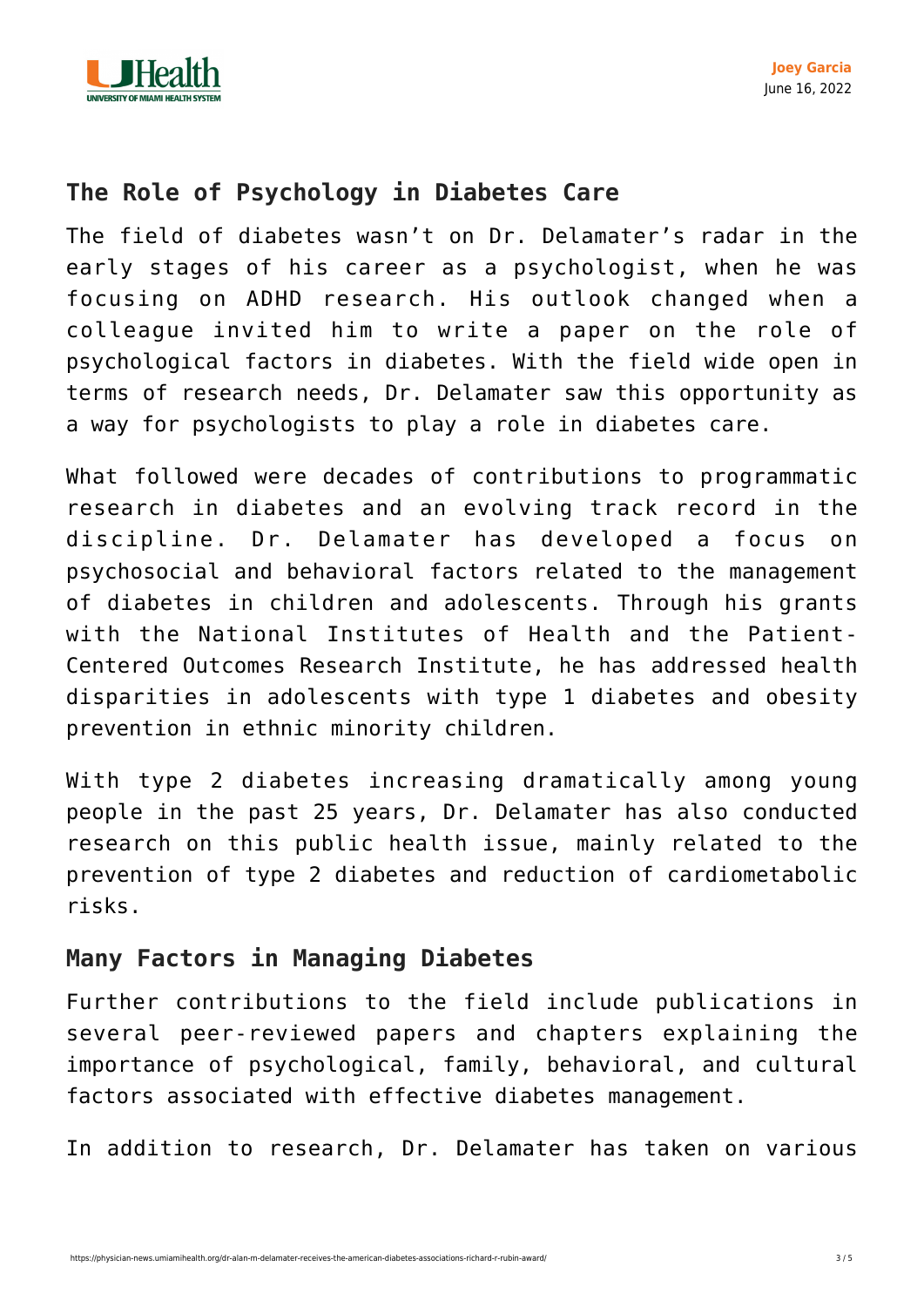

**Joey Garcia** June 16, 2022

leadership roles with the ADA and other organizations, including leading the working group for the International Society of Pediatric and Adolescent Diabetes to develop consensus guidelines for the psychological care of children and adolescents with type 1 diabetes.



Dr. Delamater presenting the Richard R. Rubin Award Lecture, "Stigma in Diabetes Care: Evidence and Solutions."

"I am recently focused on evaluating a psychosocial screening protocol to identify youth in need of additional supports for effective management of diabetes," Dr. Delamater said. "I am also starting new studies on youth and parents' diabetes management with another study targeting insulin misuse and